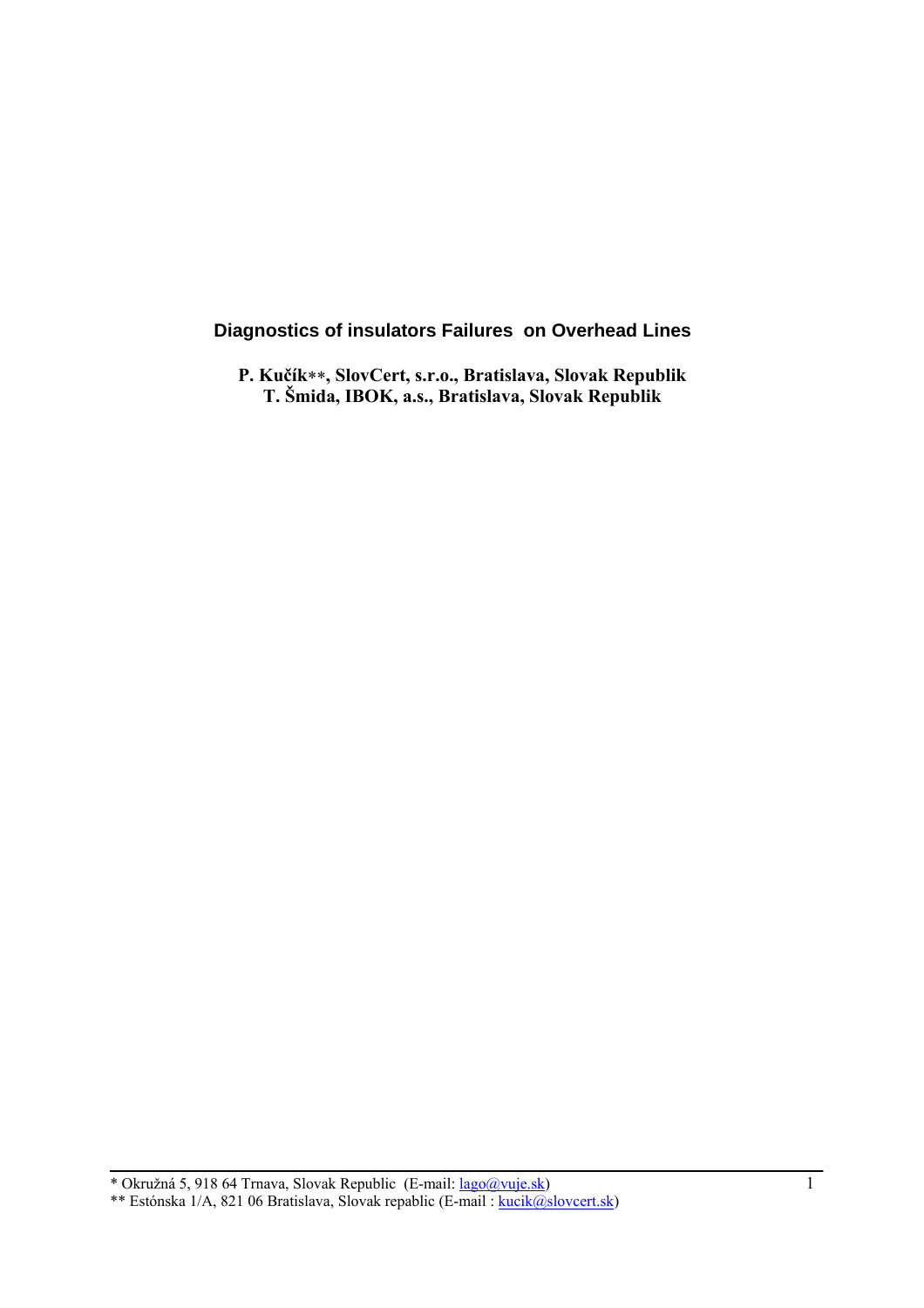#### **SUMMARY**

*At this part is desription of the diagnostic and ultrasonic method that provides inspection on the hanging insulators of interrupted highvoltage transmission lines. It describes different localization and types of the defects under hanging metal armature. The method explains the causes which guided to the evaluating cracks on the end of ceramic insulators under hanging metal armature. The ultrasonic diagnostic helps to find the defective insulators and recommends to use them for another duty or exchange them..* 

## **KEYWORDS**

Ceramic Insulator, Long Rod Type Insulator, Insulator String,, Ultrasonic inspection method, Fractographic analysis, Insulator feilures, Crack detection.

## **1. PROBLEMATICS OF BREAKING CERAMIC INSULATORS**

Slovak high voltage transmittion lines 440 kV mainly use insulators (type LS 75/21(23) or LS  $85/21(23)$ ), made from ceramic material SiO<sub>2</sub> - $Al_2O_3$ . Time operation some of these high voltage lines is more than 25 -30 years without exchange of insulators.

It happend several breakdowns of ceramic insulators at high-voltage transmission in a last five or six years . The detection of the reasons these accidents and efects that caused breaking of the isulator were solving by the team of specialists of mechanical ispection, metollography, electrotechnical laboratory, chemical ceramic research laboratory and specialists for nondestructive testing. They were asked to find and create complex inspection system - diagnostic to give information about present situation at hanging ceramic insulators, to establish systematic documentation of condition transmission lines . From the economical aspects was asking on this diagnostic important because it determine if is necessary to provide global insulating of selected transmission line or if is necessary to

exchange only insulators on the some pillars of transmission lines. The asking was approximately to estimate residual lifetime of the hanging insulators and to protect highvoltage transmissions lines against unexpected damages and breakdowns.

# **4. THE SCOPE OF THE RESEARCH**

The group of the specialists performed test on the broken and down hanging insulators and also directly on hanging insulators of interrupted high- voltage transmission lines. From the beginning the test were performed by IEC 383 in following range:

- Visual inspection
- Test of metallizing the arm ( fixture)
- Test at thermal cycle
- Test of mechanical strenght
- Ultrasonic testing for laminated breakage
- Testing pigment absorbability of fragments
- Testing of geometry and cone appearance after arm removing

Chemical and physical testing :

- Chemical analysis
- Mineralogical and diffraction analysis
- Determination of bulk weight and density
- Determination of temperature dilatability

Fractographic analysis:

- makrofraktographic analysis
- mikrofraktographic analysis
- meassurement of porosity

Testing of electrical isolation properties.

- to estimate residual lifetime
- test of wet flashover voltage (salt fog) by standard ČSN IEC 507.

Testing of eletrical and physical values:

Measurement of electrical surface conductivity

<sup>\*</sup> Okružná 5, 918 64 Trnava, Slovak Republic (E-mail:  $lago@vuje.sh$ ) 2

<sup>\*\*</sup> Estónska 1/A, 821 06 Bratislava, Slovak repablic (E-mail : kucik@slovcert.sk)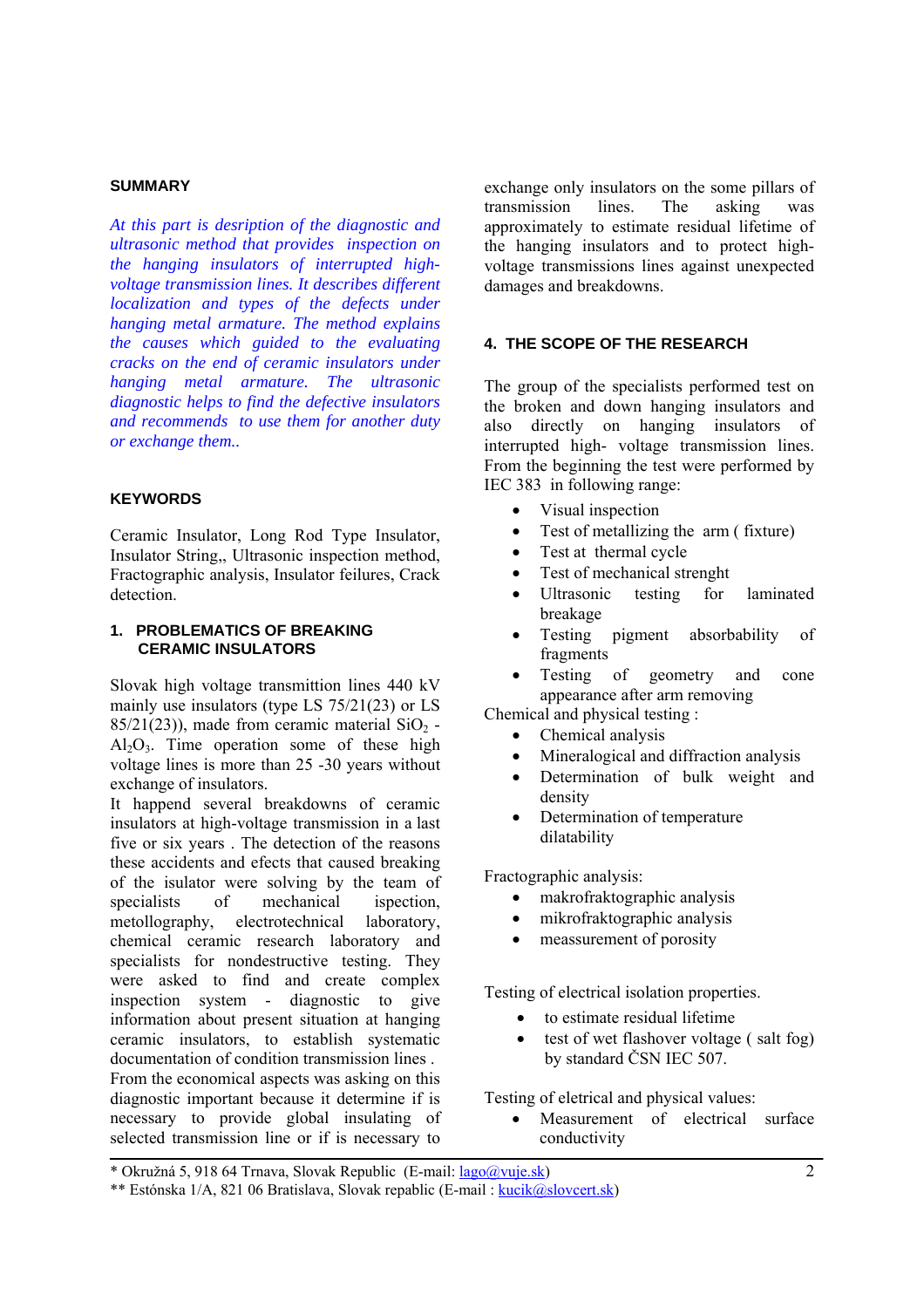• Measurement of breakdown voltage

# **2. RESULTS OF THE LABORATORY TESTS**

Some of testing methods didn´t gave us any satisfactory results, except fractographis and ultrasonic analysis.

By detailed fractographic analysis, when was splitted the head, it was proved, that low tensile strenght of mechanically tested insulators was always associated with occurrence of local /bulk or surface/ stress raiser with surrounding region of slow crack growth. At the in-service



*Figure 5.* Transverse cuts and network of thin cracks in the head of the broken insulator

breakdowns it was concluded that a stable crack growth off the perimeter precedes the final fracture taking part at the bulk of the insulator. The main breakdowns were result in destruction of the head of the insulator into slices with flat peripheral region and inded central part (Fig.5 and 6).



*Figure 6.* Broken insulator with destruction of the head

The transverse cuts of insulators revealed a dence network of thin cracks, combined with less frequent and thicker defects in the peripheral region of the insulator.

FEM numerical analysis of the stress field of the head of insulator was carried out to stress distribution leading to failure. The main results can be summarized as follows:

First crack initiate close the upper end of the head insulator mounted in metal armature.

With increasing tensile loading and development of the main crack initiating of the perimeter the stress field in the bulk change form tensile to pressure.

After critical growth of the peripheral crack the bulk of the ceramic fails under pressure. New crack initiates in the remain intact rest of the ceramic insulatorand the whole process repeats several-fold until the lower end of the reinforcement containing the head of the insulator is reached and a final breakdown occur.



*Figure 7.* The critical growth of the peripheral crack the bulk by FEM numerical analysis.

Based on the FEM analysis it was concluded that the observed features of insulators failed<br>under in-service conditions i.e. the under in-service conditions, i.e. the combination of different types of failure in the peripheral and central part of the insulators, is conatural and reflects the kinetics and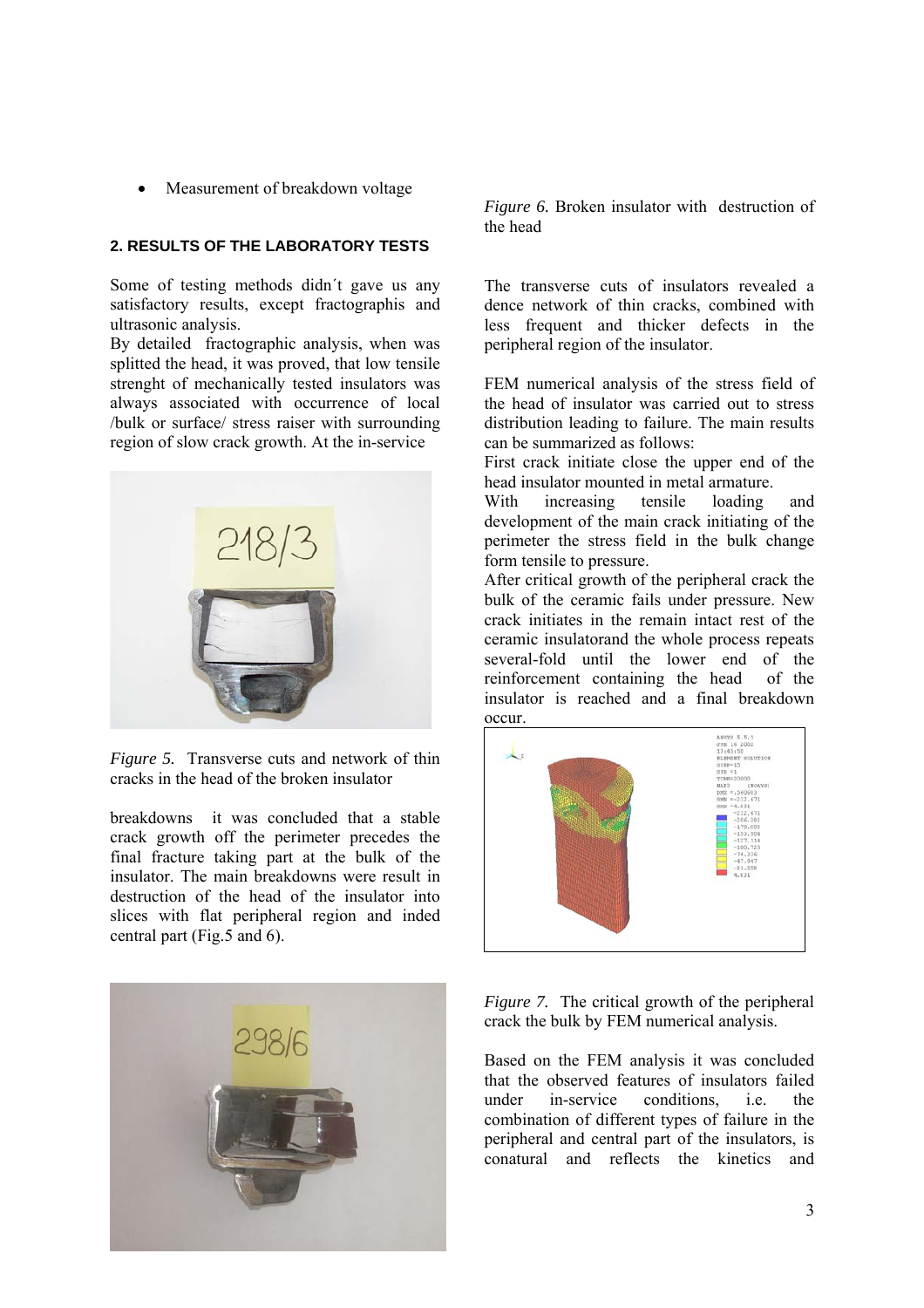distribution of stress field under external loading.

The fractographic analysis indicates a stable peripheral crack growth period proceding the final failure. In the central part of the insulator. According to literature data the analyzed ceramic material is so called static fatigue. It occurs under constant loading at fractions of tensile strenght meassured by short-term tensile tests. The micromechanism of stable crack growth is similar to the stress corrosion cracking in steel and resides in a chemical reaction between the stressed matrix and the aggressive enviromental compound. The stable crack growth rate can be as low as  $10^{-9}$  msec<sup>-1</sup>.

## **6. PRACTICAL ULTRASONIC TESTING OF THE INSULATORS**

Concerning the results of the fractographic and FEM analysis it was very important to test several houndred hanging ceramic insulators of the transmissions lines to find all real failures at the end of head insulator or transversal cracks leading to breakdown.

As the diagnostic system was developed the ultrasonic meassurement methode. This methode is not new and is known for manufacturer who have to tested quality of produced insulators. That means the ultrasonic testing was used mainly for new insulators.

The main task of this ultrasonic methode was testing and localization all defects or peripheral cracks under hanging metal armature as is describe on the picture (Fig. 8).

*Figure 8.* Schema of the using ultrasonic probe to detect transversal crack at head of the insulator and practical testing by angle beam probe

The diagnostic groups were equipped portable flow detectors and ultrasonic meassurement probes, including simple mechanical manipulator. Following the inspection procedure they



were able to detect critical failures – especialy transversal cracks under armature. These cracks particulary can cause to the break of insulator during duty of the high-voltage transmission.



*Figure 9.* Ultrasonic testing on the hanging ceramic insulators of 440 kV transmission lines

The application of ultrasonic diagnostic helped to discover several important and critical defects, that were confirmed by splitting of the head of insulator in laboratory.

Typical discowered defects by ultrasonic testing were:

- springing-off the edge of insulator
- the separation of bulk inside head under metal armature
- the laminated/transversal cracks under hanging metal armature